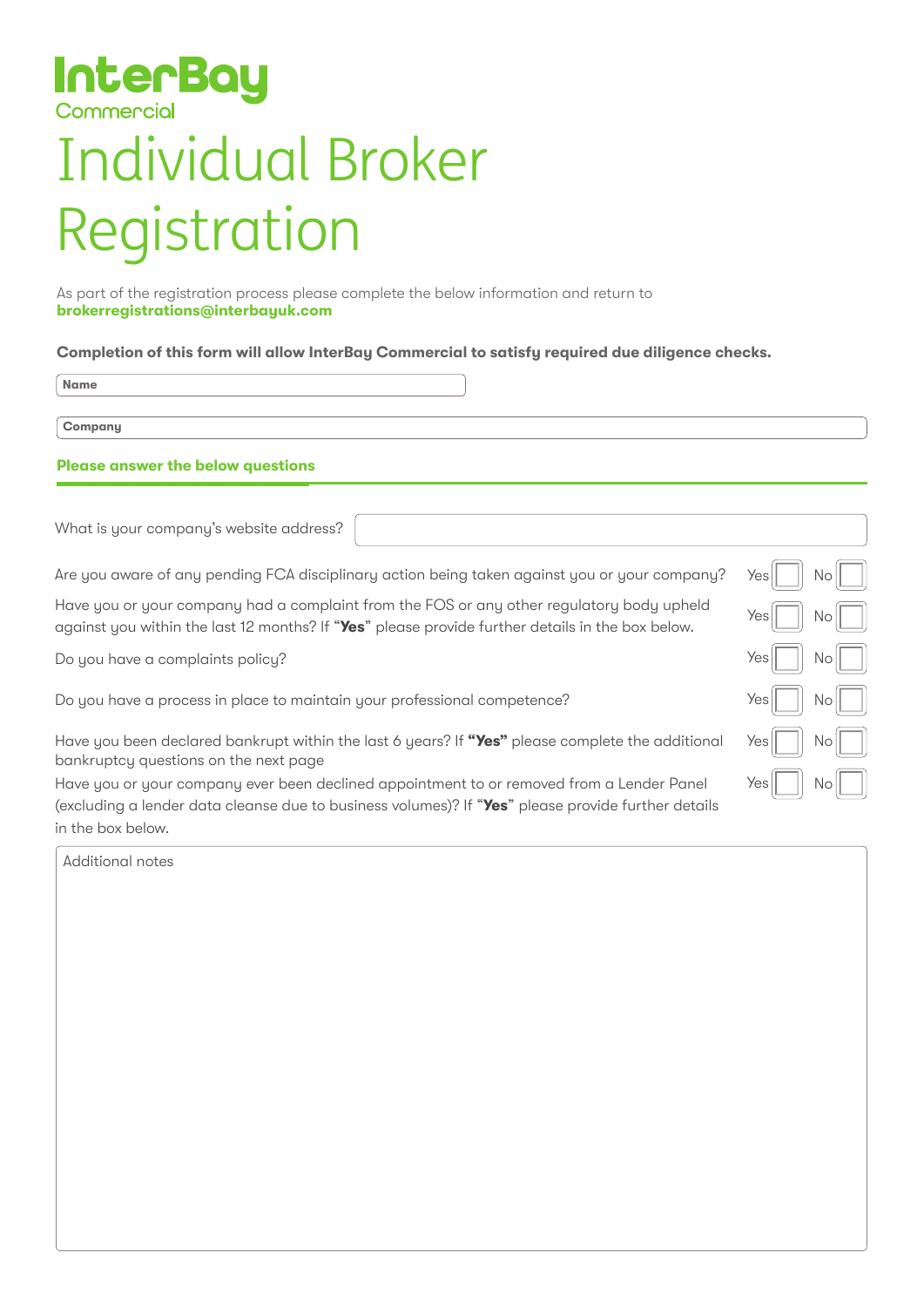| <b>Individual Name</b>                                                                                                       |                                                                                                                                                                                                                               |           |
|------------------------------------------------------------------------------------------------------------------------------|-------------------------------------------------------------------------------------------------------------------------------------------------------------------------------------------------------------------------------|-----------|
| <b>Company Name</b>                                                                                                          |                                                                                                                                                                                                                               |           |
| <b>Registered address</b>                                                                                                    |                                                                                                                                                                                                                               |           |
| (Including postcode)                                                                                                         | the control of the control of the control of the control of the control of the control of the control of the control of the control of the control of the control of the control of the control of the control of the control |           |
|                                                                                                                              |                                                                                                                                                                                                                               |           |
|                                                                                                                              |                                                                                                                                                                                                                               |           |
| <b>Trading address</b>                                                                                                       | <u> 1989 - Johann Stein, mars an deutscher Stein und der Stein und der Stein und der Stein und der Stein und der</u>                                                                                                          |           |
| (Including postcode)                                                                                                         |                                                                                                                                                                                                                               |           |
| (if difference from above)                                                                                                   | <u> 1989 - Andrea Stadt Britain, amerikansk politiker (d. 1989)</u>                                                                                                                                                           |           |
|                                                                                                                              |                                                                                                                                                                                                                               |           |
|                                                                                                                              |                                                                                                                                                                                                                               |           |
|                                                                                                                              |                                                                                                                                                                                                                               |           |
| <b>Individual email address</b>                                                                                              | the control of the control of the control of the control of the control of the control of                                                                                                                                     |           |
|                                                                                                                              |                                                                                                                                                                                                                               |           |
| <b>Individual Contact Number</b>                                                                                             |                                                                                                                                                                                                                               |           |
| <b>Preferred Mortgage Club</b>                                                                                               |                                                                                                                                                                                                                               |           |
| <b>Club Reference Number</b>                                                                                                 | <u> 1989 - Johann Barn, fransk politik (f. 1989)</u>                                                                                                                                                                          |           |
|                                                                                                                              |                                                                                                                                                                                                                               |           |
| <b>FCA Number</b>                                                                                                            |                                                                                                                                                                                                                               |           |
|                                                                                                                              |                                                                                                                                                                                                                               |           |
| <b>Additional Bankruptcy Questions</b>                                                                                       |                                                                                                                                                                                                                               |           |
| <b>Bankruptcy Date</b>                                                                                                       |                                                                                                                                                                                                                               |           |
| Date of Discharge                                                                                                            |                                                                                                                                                                                                                               |           |
| <b>Circumstances of Bankruptcy</b>                                                                                           |                                                                                                                                                                                                                               |           |
|                                                                                                                              |                                                                                                                                                                                                                               |           |
| Further details of exact<br>circumstances required                                                                           |                                                                                                                                                                                                                               |           |
|                                                                                                                              |                                                                                                                                                                                                                               |           |
| Financial Services related?                                                                                                  |                                                                                                                                                                                                                               |           |
| Amount of Bankruptcy?                                                                                                        |                                                                                                                                                                                                                               |           |
| Voluntary payment towards clearing<br>bankruptcy or auto discharged?                                                         |                                                                                                                                                                                                                               |           |
| Do you have any panel exclusions as a result of the bankruptcy?<br>If "Yes" please provide further details in the box below. |                                                                                                                                                                                                                               | Yes<br>Νo |
|                                                                                                                              |                                                                                                                                                                                                                               |           |